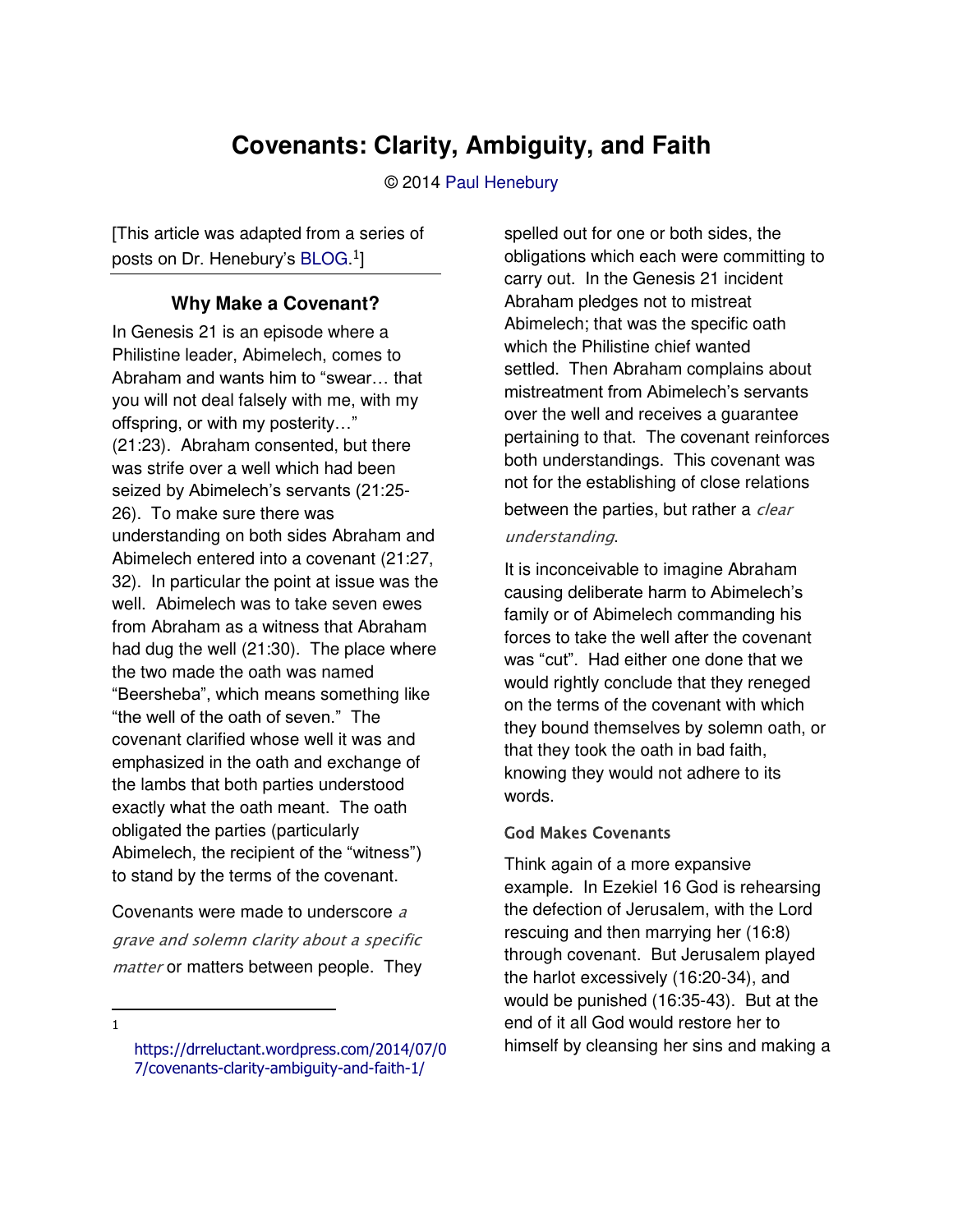[New] everlasting covenant with her (16:60-63). Elsewhere marriage is called a "covenant" (Mal. 2:14). A marriage covenant does, of course, establish a close relationship, but it stipulates the terms of the relationship within its solemn pledges.

When two people covenant together in marriage before God they are obligated to fulfill their part of the covenant. The only possible exceptions are if the covenant is broken through adultery (Matt.19:9), or if one party is an unbeliever (1 Cor. 7:15), but even then it is preferable for there to be reconciliation. But again, the main

thing is that covenants provide *solemn* 

clarity about specific matters between the covenanting parties. If either party was tempted to drift they could be called back to the words of the covenant which they had entered into and reminded of their obligations.

Ecclesiastes 5:4-5 makes plain,

When you make a vow before to God, do not delay to pay it; for He has no pleasure in fools. Pay what you have vowed – better not to vow than to vow and not pay.

The vow being referenced in the passage has to do a pledge to God to do something (Deut. 23:21-23; Psa. 76:11). God takes vows seriously, and even more so when a covenant is struck (see the crucial text, Jer. 34:18. Cf. Ezek.17:15b).

### **Clarity is Paramount**

This having been said, it ought to require no proof that in choosing the words of the covenant clarity is paramount. It is essential that both those making the

covenant and those to whom it is addressed have a clear understanding of what is involved. This is what the Apostle alludes to in Galatians when he says,

Brethren, I speak after the manner of men: Though only a man's covenant, yet if it is confirmed, no one annuls or adds to it. – Gal. 3:15.

Thus, when the Lord swears He will bring woe upon Jerusalem in Ezekiel 24, He declares,

I, the LORD, have spoken it; it shall come to pass, and I will do it.  $-$ Ezek. 24:14a.

And when He promises to redeem Israel and make it like the garden of Eden (Ezek. 36:26-35), He says,

…I, the LORD, have spoken it; and I will do it. – Ezek. 36:36.

And He does it for His holy Name's sake (Ezek. 36:21-23), because He is obligated to carry out the terms of the covenant He made with Abraham, Isaac and Jacob (cf. Exod. 32:13).

When studying a covenant in the Bible it is important to pay attention to the specifics of the oath that seals it. Hence, in the first covenant recorded in the Bible it is plain to see that God pledges not to bring a great flood upon the earth the way He did in Noah's day. When God rebukes king Zedekiah and the nobles for not performing the oath which they took in regard to the release of Hebrew slaves (which they took back after giving them a brief freedom), He points to the explicit wording of both the Mosaic covenant as well as the covenant which Zedekiah and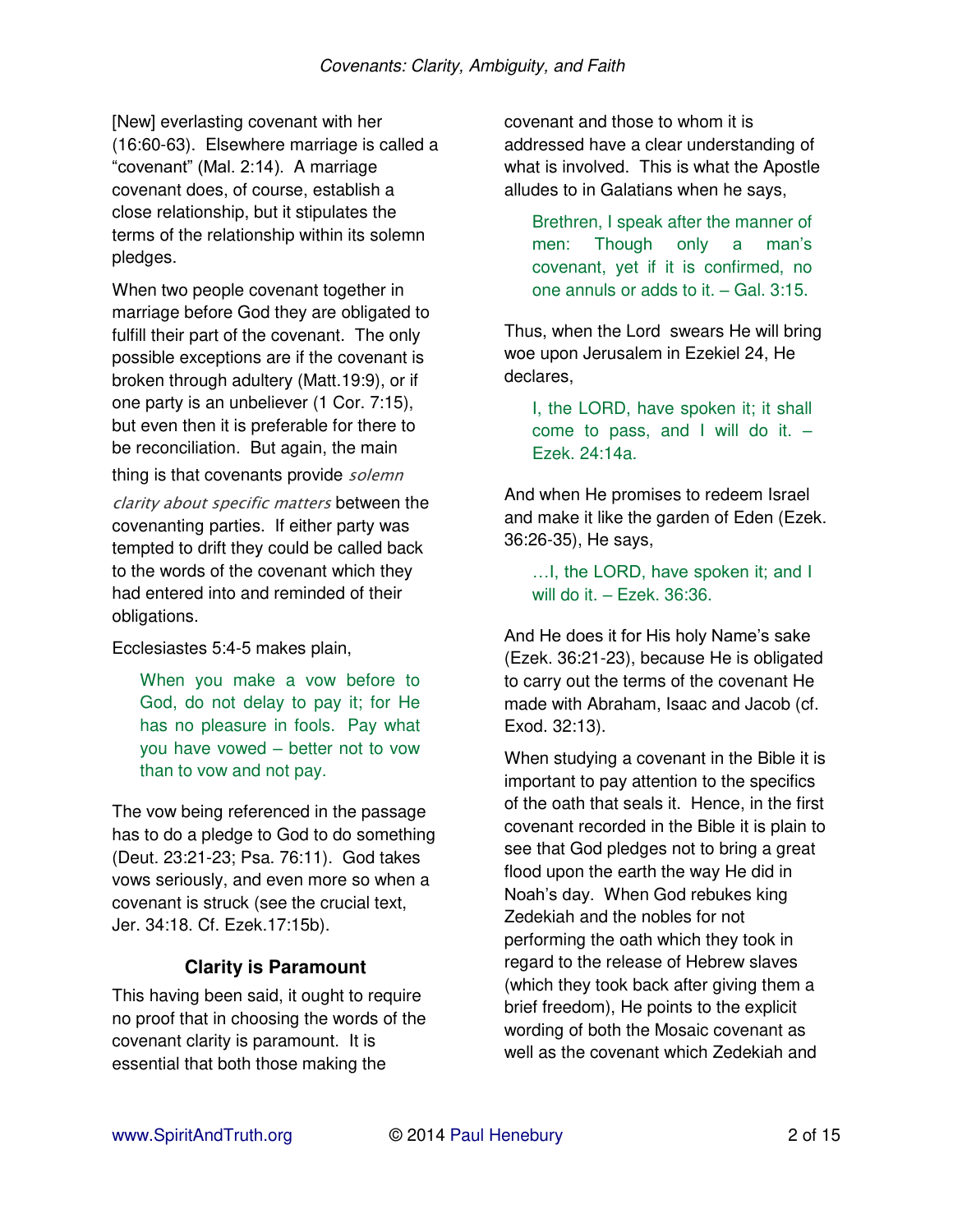the princes had made (Jer. 34:8-22). In verse 14 the LORD explicitly refers to the provisions regarding Hebrew slaves in Exodus 21 and Deuteronomy 15. God expects the clear covenant terms to be taken at face value.

But what happens if, like so many interpreters, we do not pay close attention to "the words of the covenant"? Or what happens if we simply introduce a system of interpretation, like interpreting the Old Testament through the lens of the Gospel, which makes it expedient to in some way alter the terms of a covenant oath?

The subject of this article has to do with how covenants clarify and underline specific terms about certain important (indeed central) theological topics. If we all spoke the truth and we all could hear it unimpeded by sin's effects there would be no need of covenants. Covenants presuppose subjects (at least one) who have a propensity to diverge from an important truth. (It is for this reason that any pre-fall covenants, which are exegetically weak and empty in the first place, seem superfluous).

Covenants also assume the parties to the covenant (at the bare minimum) understand and acknowledge the terms of the covenant.

### **Premeditation**

Paul Williamson's recent work on covenants, Sealed with an Oath: Covenant in God's Unfolding Purpose, emphasizes the central role of oaths in the covenants of Scripture. In his analysis the use of *berit* in the Hebrew Bible he expresses his conviction that the making of a solemn

oath, "could well be described as the sine qua non of a covenant." (39).

Oaths require forethought and careful composition. Failure to think-through the words used may lead to tragic consequences, as the story of Jephthah drives home to us. Along with solemnity, premeditation persuasively argues for clarity. For a covenant that isn't clear is hardly competent to do its job, particularly after time slips by.

True, not every oath indicates the presence of covenant, as Williamson is careful to point out (36), but when it comes to the Bible, and especially God's covenants with men, he writes,

a Divine-human *berit* may be defined as the solemn ratification of an existing elective relationship involving promises or obligations that are sealed with an oath.  $2$ 

Since covenants include solemn oathtaking, they are not slapped together indiscriminately. So perhaps the single most important thing to work on is the problem of ambiguity. Sometimes one finds deliberate ambiguity in documents. One example is the wording on atonement in the Canons of Dordt, which had to be worded to accommodate both particular and universal redemptionists. But covenants cannot admit ambiguities without selfdestructing. Thought aforehand is mandatory.

<sup>&</sup>lt;sup>2</sup> Paul Williamson, *Sealed with an Oath:* Covenant in God's Unfolding Purpose, 43.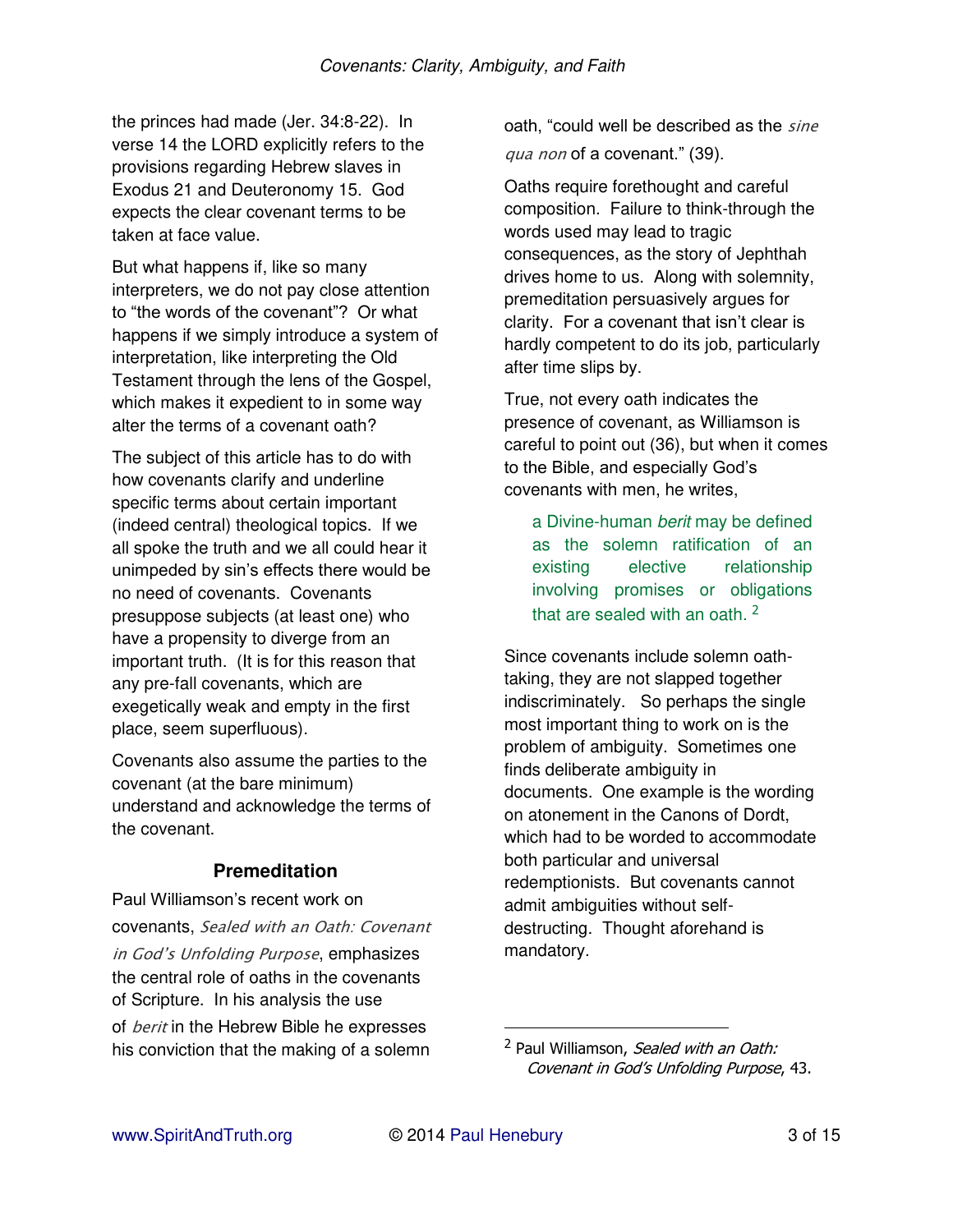### **Expectation**

Covenants prescribe obligations and raise certain expectations. If either party is being led to expect specifically identified things included in the covenant and that expectation is wrong, then one of two things has occurred. Either the words of the covenant were not clear enough, or the other covenanting party was using premeditated terminology to mislead. This is to say, the words of the covenant unavoidably create an expectation.

The prophets understood the solemn duty they were under to communicate God's intentions. One thinks of Micaiah who responded back to those who tempted him to speak words in agreement with the false soothsayers,

#### As the LORD lives, whatever the LORD says to me, that will I speak – 1 Kings 22:14

The words of God excite the expectations of creatures. And when God earnestly pledges something an covenants to perform it He places His own character on the line to do what He has led people to expect He will do by the words of His oath. God does not much like covenantbreakers. Zedekiah found that out according to Jeremiah 34:8-22. By the prophet Ezekiel God asked,

#### Can [a man] break a covenant and still be delivered? – Ezekiel 17:15c

The one who breaks the covenant midway after confirming it for one heptad (Dan. 9:27) has traditionally been thought to be a bad person, since bad people fail to carry out their covenant obligations.

The Christian Gospel contains specific promises which have created clear and well defined expectations sealed by Jesus' New Covenant blood (1 Cor. 11:25). Covenants create expectations and when the God of Truth; the One "in whom there is no variation or shadow of turning" (Jam. 1:17), binds Himself by a covenant oath, there is no surer or clearer word upon which to trust.

### **What Happens if the Words Are Ambiguous?**

In his influential little book *According To* Plan: The Unfolding Revelation of God in the Bible, Graeme Goldsworthy assures us,

God's promises to Israel, first expressed as the covenant with Abraham, are irrevocable. God cannot go back on his word. $3$ 

This all sounds very comforting (What would it mean for God (or anyone else) to go back on His word?) God's covenant with Abraham involved two main aspects: first the provision of a specified land to the physical descendants of Abraham, Isaac and Jacob (e.g. Gen. 12:7; 15; Amos 9:13- 15; Ezek. 36:22-35). The second main part of this covenant is the promise that "through you all the families of the earth will be blessed" (Gen. 12:3; Gal. 3:8).

The land grant within the covenant is repeated over and over again in the Old Testament, often in covenantal contexts. the fact that the New Testament

<sup>&</sup>lt;sup>3</sup> Graeme Goldsworthy, According To Plan: The Unfolding Revelation of God in the Bible, 146.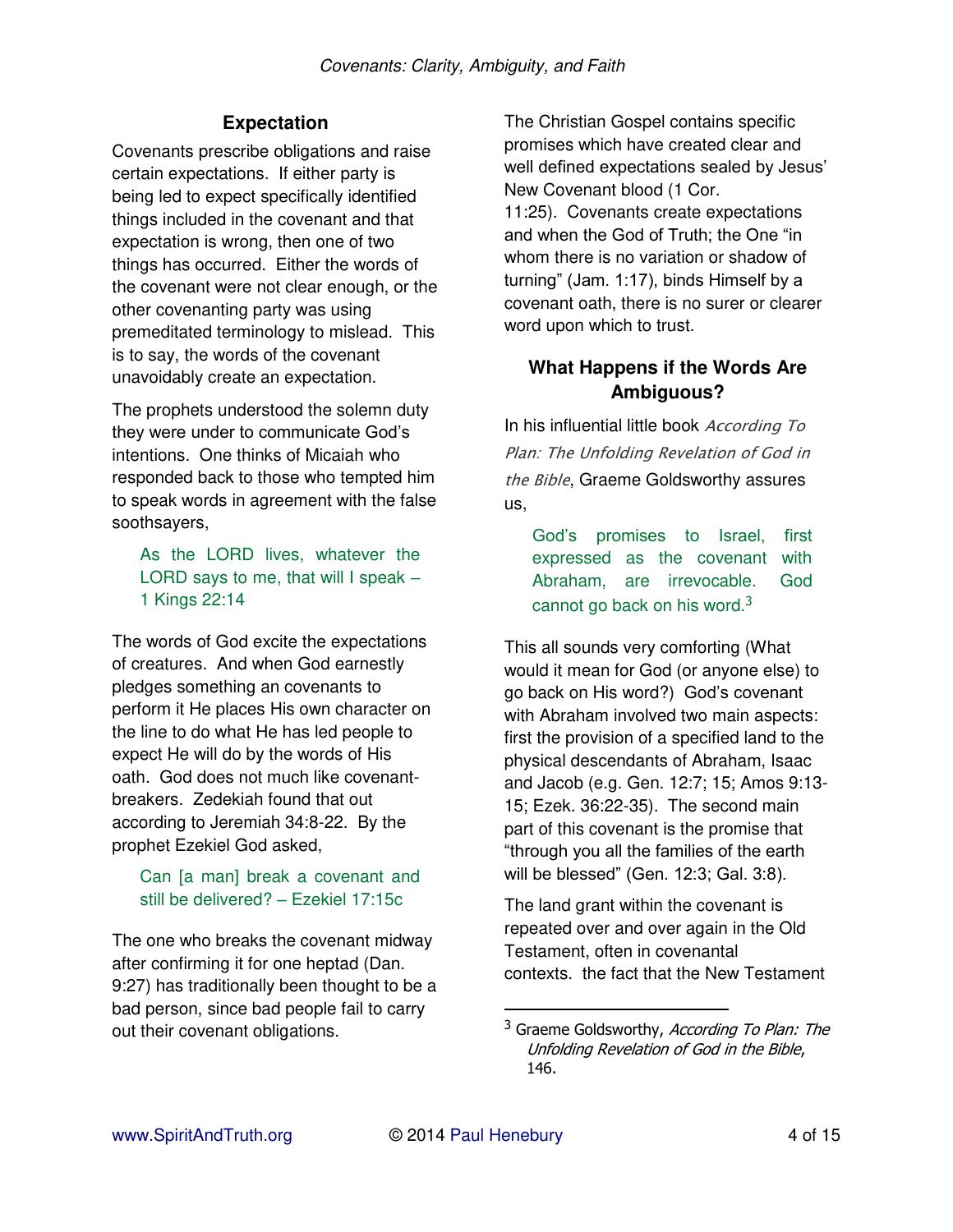does not really mention (at least directly) the land does not abrogate all these expectations. It simply means the New Testament writers do not broach the subject. That's okay, because the Old Testament writers do! The New Testament does not, as far as I am aware, mention the fact that God will never again bring a great flood to destroy the earth. It doesn't have to, as the stipulations in the Noahic Covenant are clear enough and we can, on that basis, expect no future global deluge like that in Noah's day.

But what would happen to all these expectations if the covenant oaths God took were not clear but were ambiguous? In fact, not just ambiguous but downright misleading, so that, based on the repeated words of God in the Old Testament the expectation of God's people was wide of the mark?

According to any dictionary, an ambiguity betokens uncertainty or even doubtfulness of meaning and intention. As such, ambiguous covenants are unreliable and slippery things. Ambiguity is the enemy of certainty, and if something is uncertain it is unreasonable to ask someone to have faith in it. They would not be sure just what they were supposed to believe.

As we all know, Hebrews 11:6 says,

But without faith, it is impossible to please [God]; for those who come to God must believe that He is, and that He is a rewarder of those who diligently seek Him.

Faith needs to rest in clear and unambiguous words. It cannot rest in shadows and forms. Covenants reinforce plain and certain facts. They are aids to

faith only to the extent that they are left alone to say what they say.

In the Bible there is always a correspondence between God's words and His actions. You see it in the Creation narratives – "God said"…"and it was so". You see it in the Gospel, – "Believe on the Lord Jesus Christ and you will be saved." You see it in such well known places as the curing of Naaman, or Jesus' healing of Jairus's daughter. When God says He is going to do something, you can bank on it. While there are places where God relents on judgment (especially after intercession), our faith depends upon the fixity of His meaning. God will do what He says He will do.

This is important on two fronts: first because God must be as good as His word or His character is in question. God's attributes of veracity and immutability stand behind His promises. The second reason God must mean what He says is because God requires faith from us. Faith must "know" what it is that is to be believed. Faith cannot thrive where ambiguity is let in. Faith has to be able to separate truth from error, and know which is the right path to take, or we are wasting our time warning people against error. If the meaning is uncertain, doubt has a foothold.

This is where we left off last time. Covenants necessarily take up within themselves this notion of disambiguity.

But in that case what is one to make of this?

Israel is called God's son…Only later will the full import of this be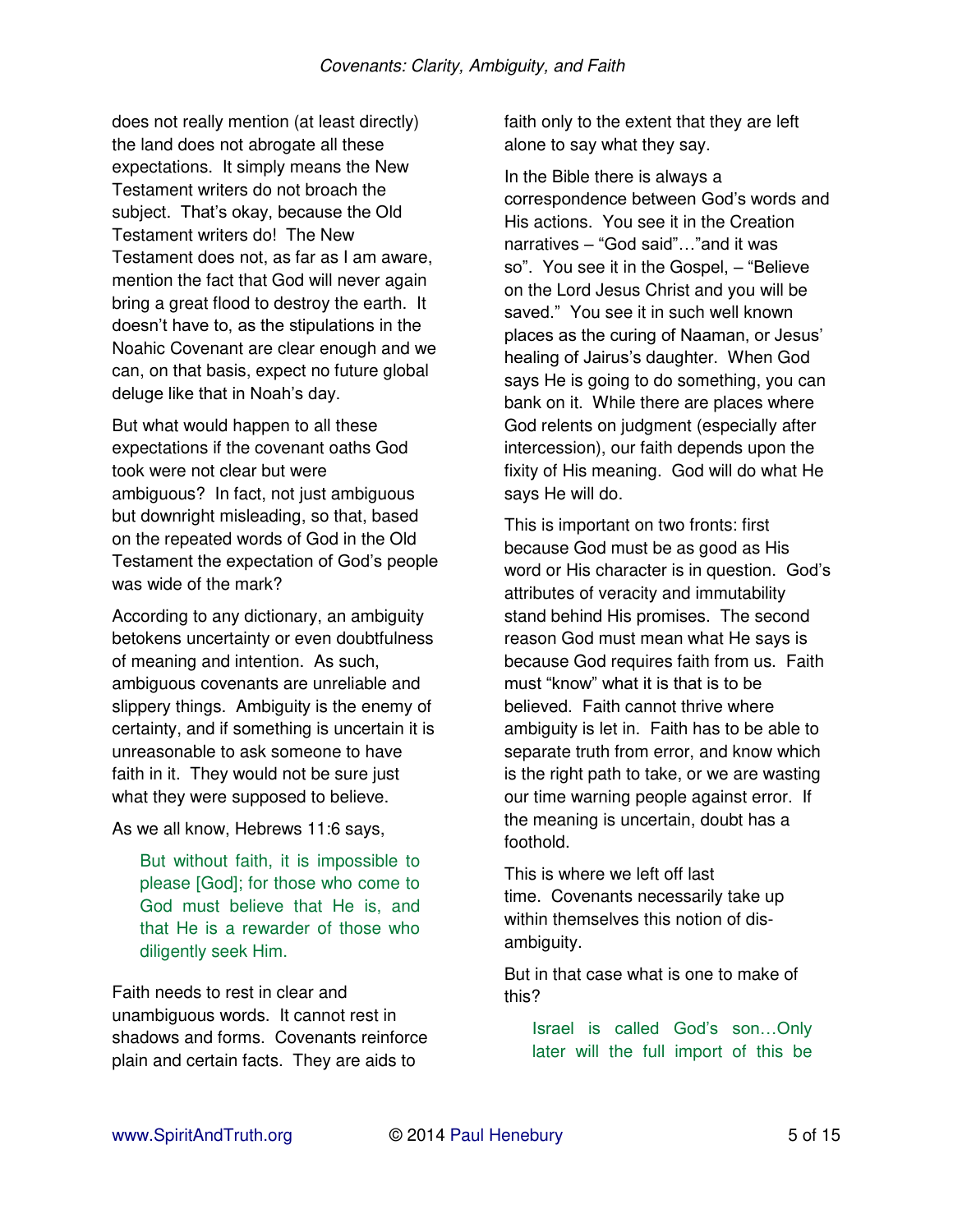apparent as the perfect Son of God comes to fulfill in his own life all God's purposes for Israel.<sup>4</sup>

This is the same writer who said "God cannot go back on his word." But sadly he doesn't mean what one would think he means (that God will do what He has said He will do). Note here the equivocation on the word "son". In the case of Israel it is a figure of speech. In the case of Jesus it is actually true. No wonder "the full import" was not known in OT times! Notice also that Goldsworthy thinks that "God's purposes for Israel" (a Nation to whom land is covenanted  $-$  Gen. 15)), are "fulfilled" in the life of Christ (a Person).

According to the OT revelation, the Messiah was to "raise up the tribes of Jacob, and to restore the preserved ones of Israel" (Isa. 49:6), so that He "will make her wilderness like Eden" (Isa. 51:3; Ezek. 36:35), where – using covenant language – He has promised the Nation, "you will dwell in the land that I gave to your fathers; you shall be my people, and I will be your God." (Ezek. 36:28; Amos 9:14-15). They have been led to expect God's blessing on their restored land (Hos. 2:18; Isa. 11:6-10; Ezek. 34:25-27), when God Himself will "betroth you to me forever" (Hos. 2:19). Since these are all covenanted promises, backed by the oath of God; and since covenants are reinforcements of clear speech which guarantee something, Goldsworthy's explanation of how God is not going back on His word by fulfilling all this in Christ is a little hard to swallow. Actually, his explanation is itself

filled with just the kind of ambiguities which covenants are supposed to eradicate.

No wonder then, we can be told that,

The semi-nomadic wanderings of Abraham and his descendants in Canaan did not serve God's purposes of revelation fully enough. Throughout the Old Testament, possession of the land is presented as a shadow of the future reality of God's people in his kingdom.<sup>5</sup>

And in which covenant of the Old Testament is one told this? Where are "the words of the covenant" which create this expectation? What is the expectation these covenants do create?

We must add here that the theological covenants of Reformed theology do not pass muster in this regard because they have nebulous specificity. Covenant theologians disagree on what each of these supposed covenants does. Since none of them are described in the Bible (they are inferred from viewing the two Testaments from a particular angle), they are in no sense on a par with the clearly defined covenants of Scripture.

According to Goldsworthy, the gospel event must be presupposed for the OT to be rightly understood (76). But if the covenants which God made could not be rightly understood until after Jesus had died and gone back to heaven, and if by the words used they raised false expectations in God's people throughout the OT era, we are forced to admit that

 $\overline{a}$ 

<sup>&</sup>lt;sup>4</sup> Goldsworthy, 141.

<sup>&</sup>lt;sup>5</sup> Goldsworthy, 130-131.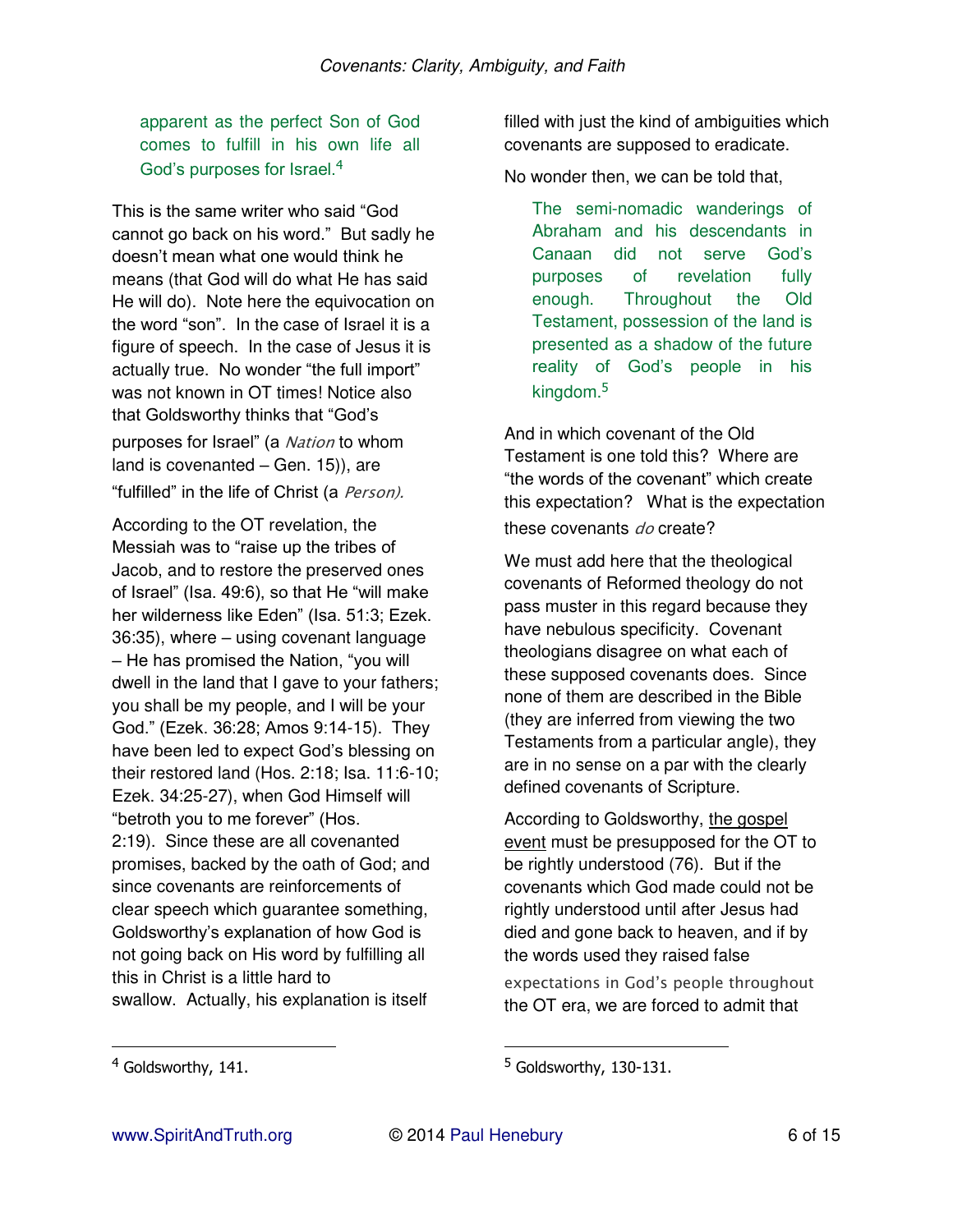God's word, even under oath, apparently (in some theologies) is ambiguous, and that deliberately! Just what was an OT saint supposed to believe when reading the covenants?

One might not wish to go there, but I do not see a way out – apart, that is, from our adopting ambiguous language.

#### **If it were up to us…**

If the Lord had relied upon men to fulfill their duties before fulfilling His oaths there would be no reason at all to make covenants in the first place. He was on the safest ground possible, and could have promised the universe without having to concern Himself about fulfilling anything. We all fail. Christians know that unless God is faithful to stand behind His promise in the Gospel, we are all done for. Salvation under the New Covenant blood of Christ cannot depend upon us. Inner spiritual perfection is even more impossible for us to achieve than the outward obedience of the Law (1 Jn. 1:8, 10). If God's promise of salvation and eternal life depended for an instant on our works, heaven would have one human inhabitant – Jesus!

It is for this reason that God only made one bi-lateral covenant with men: the Mosaic covenant. Exodus 24 records the solemn oath which the children of Israel took:

And Moses took half the blood and put it in basins, and half the blood he sprinkled on the altar. Then he took the Book of the Covenant and read in the hearing of the people. and they said, "All that the LORD has said we will do, and be

obedient." And Moses took the blood, sprinkled it on the people, and said, "This is the blood of the covenant which the LORD has made with you according to all these words." – Exod. 24:6-8

The writer of Hebrews refers to this episode in Hebrews 9:18-20. The Book was the covenant terms which Moses read aloud. It contained the Ten Commandments of chapter 20, and the judgments of chapters 21-23 (cf. 24:3). There is nothing in these chapters which is unclear or vague. By reading the terms in the ears of the people Moses was calling upon the people to affirm by oath those words (See John H. Sailhamer, The Pentateuch As Narrative, 296).

The reason for this being bi-lateral was because it was impermanent. This "old covenant" was to be replaced by another permanent one. What guaranteed the failure of the Mosaic covenant was the sinfulness of one of the parties: the people of Israel. By the same token what guarantees the permanence of the New covenant is the fact that it is unilaterally promised by the sinless Christ. Divine covenants, with the lone exception of the "old covenant", are inviolable. Paul states this in connection with the New covenant in Romans 11:29.

## **Problems with "Unilateral" and "Unconditional"**

It has often been true that the terms "unilateral" and "unconditional" have been held by some to be unsatisfactory adjectives when applied to the biblical covenants. Noah did have to build an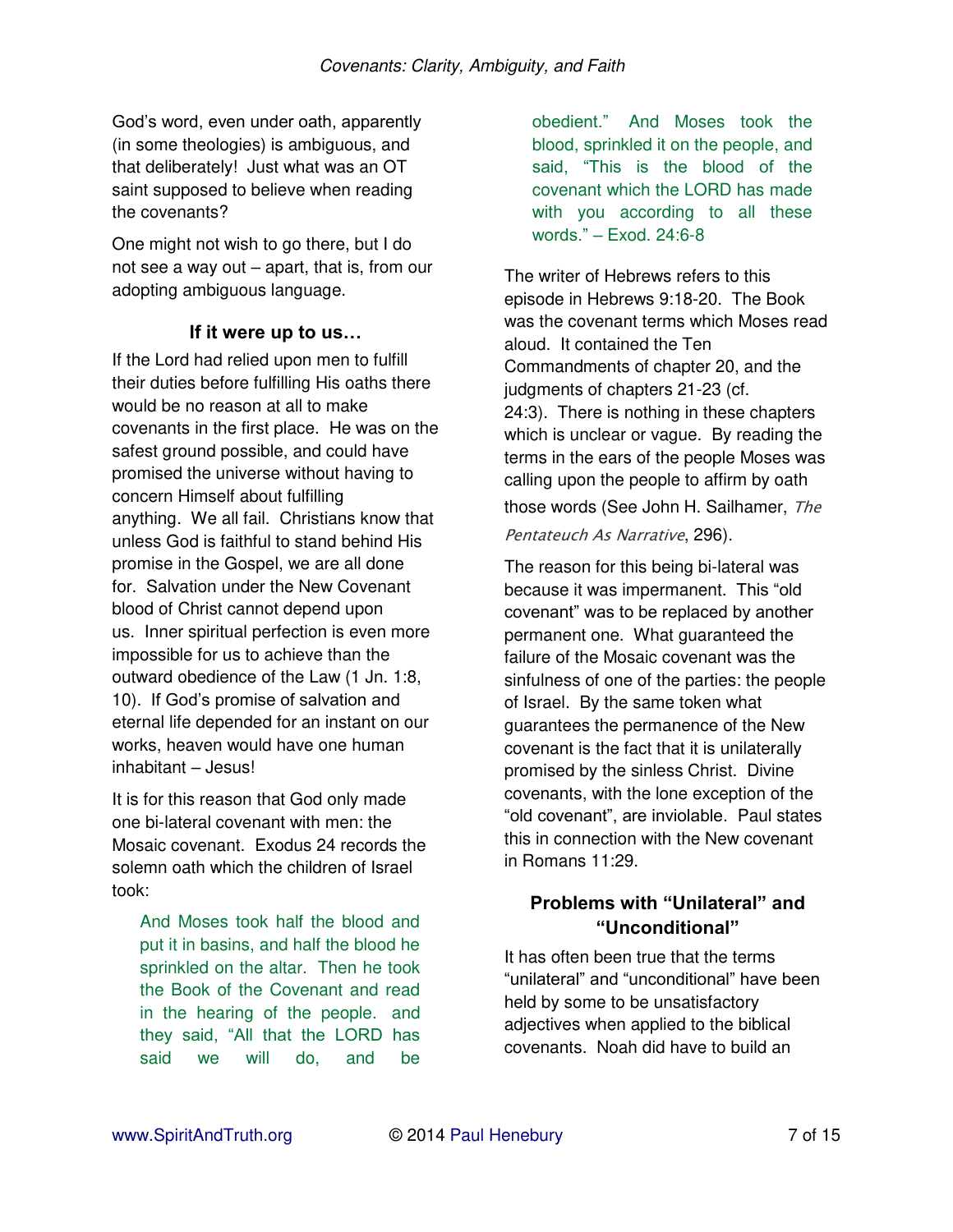ark. Abraham did have to leave Ur and he did have to circumcise his sons. Christians do have to believe on Jesus to be saved. So then, it is argued, because we find these conditions attached to covenantal promises it is inaccurate to describe any covenant with the words "unilateral" and "unconditional."

As an example of this sort of complaint we read,

the Old Testament covenants consist of unconditional (unilateral) and conditional (bilateral) elements blended together. In fact, it is precisely due to this blend that there is a deliberate tension within the covenants – a tension which is heightened as the story line of Scripture and the biblical covenants progress toward their fulfilment [sic] in Christ.<sup>6</sup>

But a grave mistake is being made here (there are other mistakes too, but I shall ignore them for now). In deciding whether a covenant is or is not unilateral (or both/and) the attention must be upon the oath taken: that is, upon the words of the covenant. And there is nothing in the oaths affixed to the Noahic or Abrahamic or Priestly or Davidic or New covenants which place conditions upon the human parties. What conditions are present in the context are connected either prior to or after the taking of the oath, but if there are no conditions in God's oath, there are no conditions in the covenant. The time of eventual fulfillment may be impacted by conditional elements, but these in no way

get God 'off the hook' as it were. If God is the only Subject making the oath, and if the words of the covenant do not iterate a condition, then the covenant really is unilateral and unconditional. As we have noted before, this fact seems to be recognized by D. N. Freedman.

The conditional Mosaic covenant, by contrast, had both conditions as part of the oath and, as we saw, bound the human parties to those conditions. One older writer puts it well:

The legal covenant that God made with Israel when He brought them up out of Egypt consisted of the law, the judgments and the ordinances… Differing from the unconditional covenant that God made with Abraham, the covenant that He made and repeatedly renewed with Israel under the law was coupled with express conditions, on the breach of which fearful judgments were denounced, and both blessings and curses attached to the covenant, according as they obeyed or disobeyed…<sup>7</sup>

There were no blessings and curses appended to the other covenants God made for the very good reason that they were superfluous! They were unconditionally guaranteed by God Himself. Thus, when entering into covenant with Abraham we read,

…because He could swear by no one greater, He swore by Himself – Heb. 6:13

 $\overline{a}$ 

<sup>&</sup>lt;sup>6</sup> Peter J. Gentry and Stephen J. Wellum, Kingdom through Covenant, 609.

<sup>&</sup>lt;sup>7</sup> Ford C. Ottman, *God's Oath: A Study of an* Unfulfilled Promise of God, 191.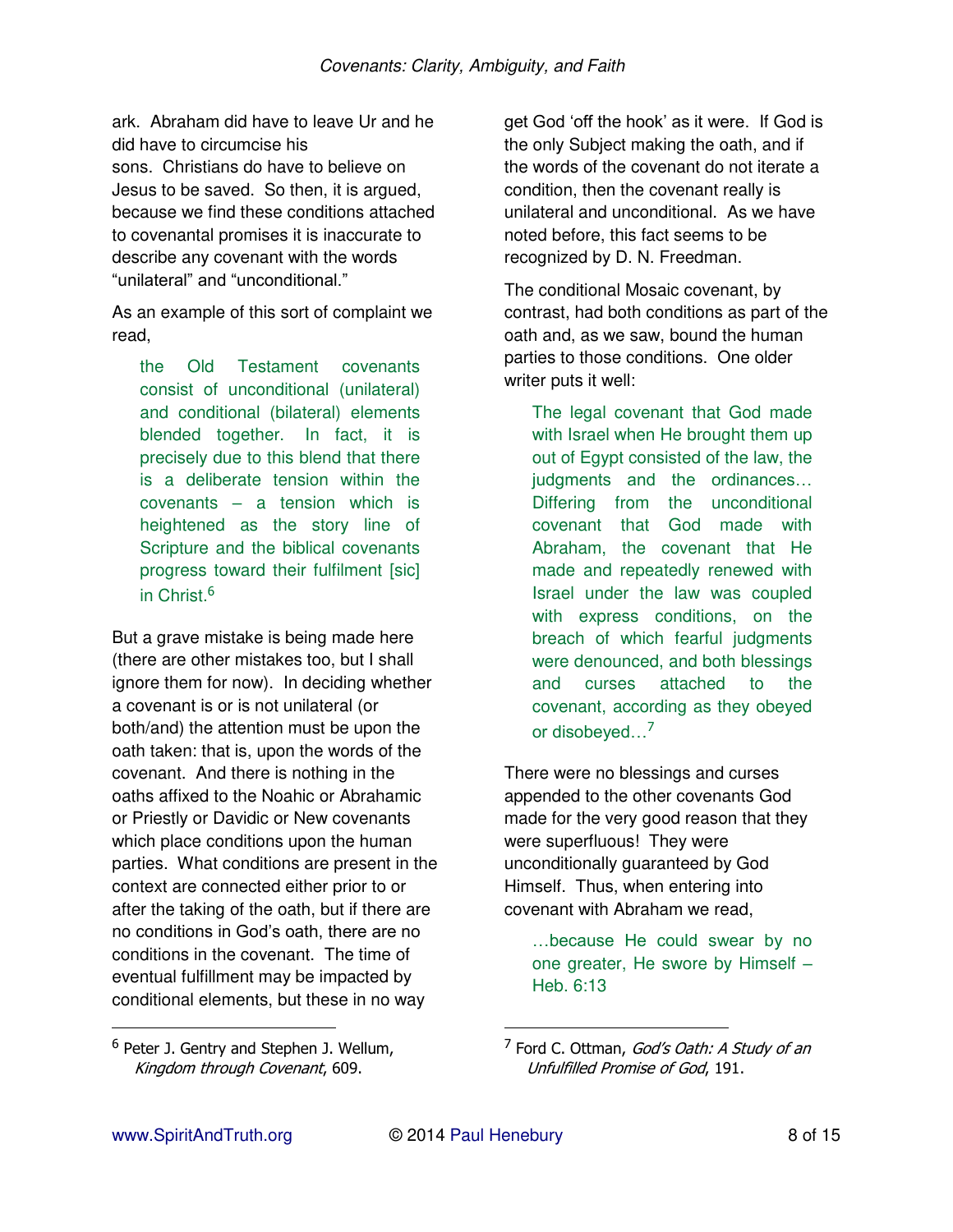For what purpose did God do this? The writer of Hebrews tells us:

Thus God, determining to show the more abundantly to the heirs of promise the immutability of His counsel, confirmed it by an oath – Heb. 6:17

God had previously "determined" what He was going to do through the Abrahamic covenant. It was to be something

which *could not change*. Therefore, by swearing by Himself He showed the immutability of the covenant. Yet Wellum says,

the physical genealogical link from the Abrahamic covenant is transformed…in the dawning of a regenerate people from every nation who become the "one new man" in Christ Jesus our Lord (Eph. 2:11- 21). $^8$ 

He goes on to call this people "the true Israel" (Ibid). But in view of what we have just seen, this is not an option. God cannot "transform" the meaning of words in a covenant. But He doesn't need to because the Abrahamic covenant houses promises both to the nations of Israel and to all the peoples of the earth (see Gen. 12:1-3, 7).

As I have said, at the most rudimentary level covenants are for the purpose of reinforcing plain speech about specific things. They do this formally in the terms of the covenant and its obligations upon specified parties. God holds human beings to the very words of their covenant oaths (Jer. 34:18; Ezek. 17:15c). The Bible also indicates that God "keeps covenant" (Deut. 7:9; Neh. 9:32; Dan. 9:4). We would expect no less from Him who cannot lie and who does not change.

Of all verbal communications, written and oral, surely the most steadfast and adamant are covenants. And surely the least ambiguous and fluid would also be covenants?

### **The Oaths in the Covenants**

The oath is the decisive ingredient in any covenant. We have already taken a look at the oath which the people took in answer to God's Book of the Covenant in Exodus. Now we need to examine, if only briefly, the oaths of the other Divine covenants which can be easily spotted in Scripture. (There are certain covenants of a speculative nature which it is impossible to pin down in the text of the Bible. These include the three theological covenants of Reformed covenant theology; the so-called "Adamic" and "Edenic" covenants of some sectors of Dispensational theology; and the "Creation" covenant of New covenant theology).

### **A. Noah**

As nearly all non-evangelical scholarship recognizes, the first covenant one comes across in Scripture is the one God made with Noah. Its oath is found in Genesis 9. with a possible personal oath in 8:21-22.

Surrounded by a preamble (9:8-10), and a sign of remembrance (9:12-17) the covenant oath is found in 9:11:

Thus I establish My covenant with you: Never again shall all flesh be cut off by the waters of the flood;

<sup>&</sup>lt;sup>8</sup> Gentry and Wellum, 608.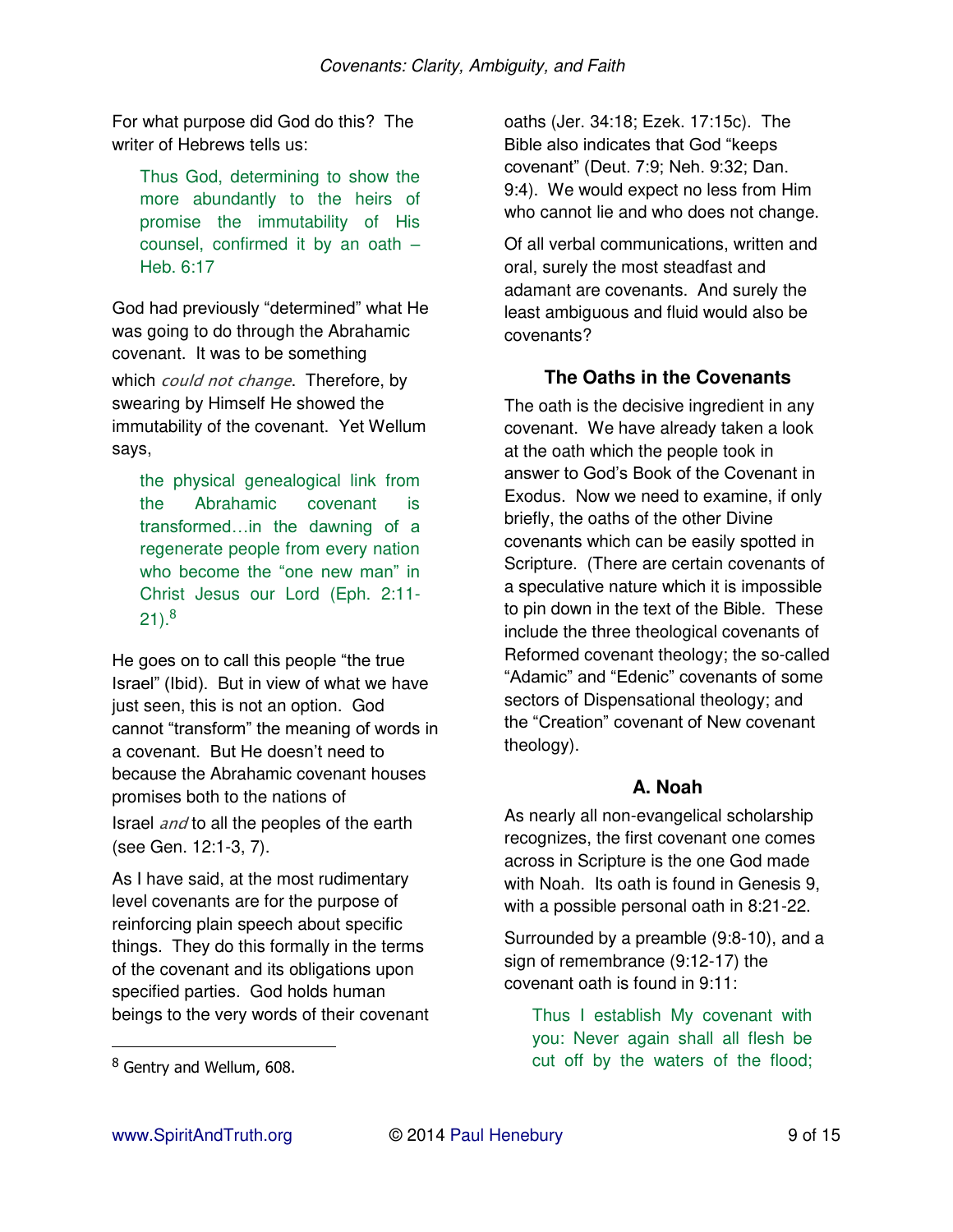never again shall there be a flood to destroy the earth.

This is the specific thing that God binds Himself to. The form the covenant takes and the source-critical issues with the passage need not detain us. Neither am I here bothered with the problem of whether the Noahic covenant is entered at Genesis 9 or whether it signals a perpetuation of a previously established covenant (Cf. W. J.

Dumbrell, Covenant and Creation, 24ff.). The sole concern here is with

showing just what it is that God pledges to do in the covenants, and to demonstrate the clarity of those commitments. That God takes His own oath literally is proved by Isaiah 54:9:

For this is like the waters of Noah to me; for as I have sworn that the waters of Noah would no longer cover the earth, so I have sworn that I would not be angry with you, nor rebuke you.

Since this is the first clearly defined and specific covenant, and since it "provides the biblical-theological framework within which all subsequent divine-human covenants operate" (Paul R.

Williamson, Sealed with an Oath, 68), the fact that its terms are so clear and are universally acknowledged by all believers should not escape our notice. Nobody believes the Noahic covenant can be transformed or reinterpreted to mean something other than what the plain words of the oath say it means. It is a hard-andfast marker telling us that God will maintain the present order until the New Creation. If other Divine covenants can be treated differently then we must have two

kinds of unilateral Divine covenants in the Bible, and the uncertainty creeps in again.

### **B. Abraham**

The Abrahamic covenant has its basic outline in Genesis 12:1-3, although we don't get a covenant oath until chapter 15. Even the famous promise which elicited Abram's faith-righteousness was not part of the covenant proper, but it does show that God is as good as His word, and that to have faith in that word requires that its terms are unambiguous and unequivocal.

On the same day the LORD made a covenant with Abram, saying: To your descendants I have given this land, from the river of Egypt to the great river, the River Euphrates.. – Genesis 15:18

This corresponds with Genesis 12:1c – 2a, & 7; 13:14-15 and concerns the land. Williamson believes that ch. 15 is a separate covenant than that in ch.17. I demur, but it is worth noting that Williamson calls the land covenant unilateral (Ibid, 87).

But there is more which the LORD swears in this covenant. When He changed Abram's name and before giving him the token of the covenant (which has been kept) God said,

Then Abram fell on his face, and God talked with him, saying: "As for Me, behold, My covenant is with you, and you shall be a father of many nations. No longer shall your name be called Abram, but your name shall be Abraham; for I have made you a father of many nations. I will make you exceedingly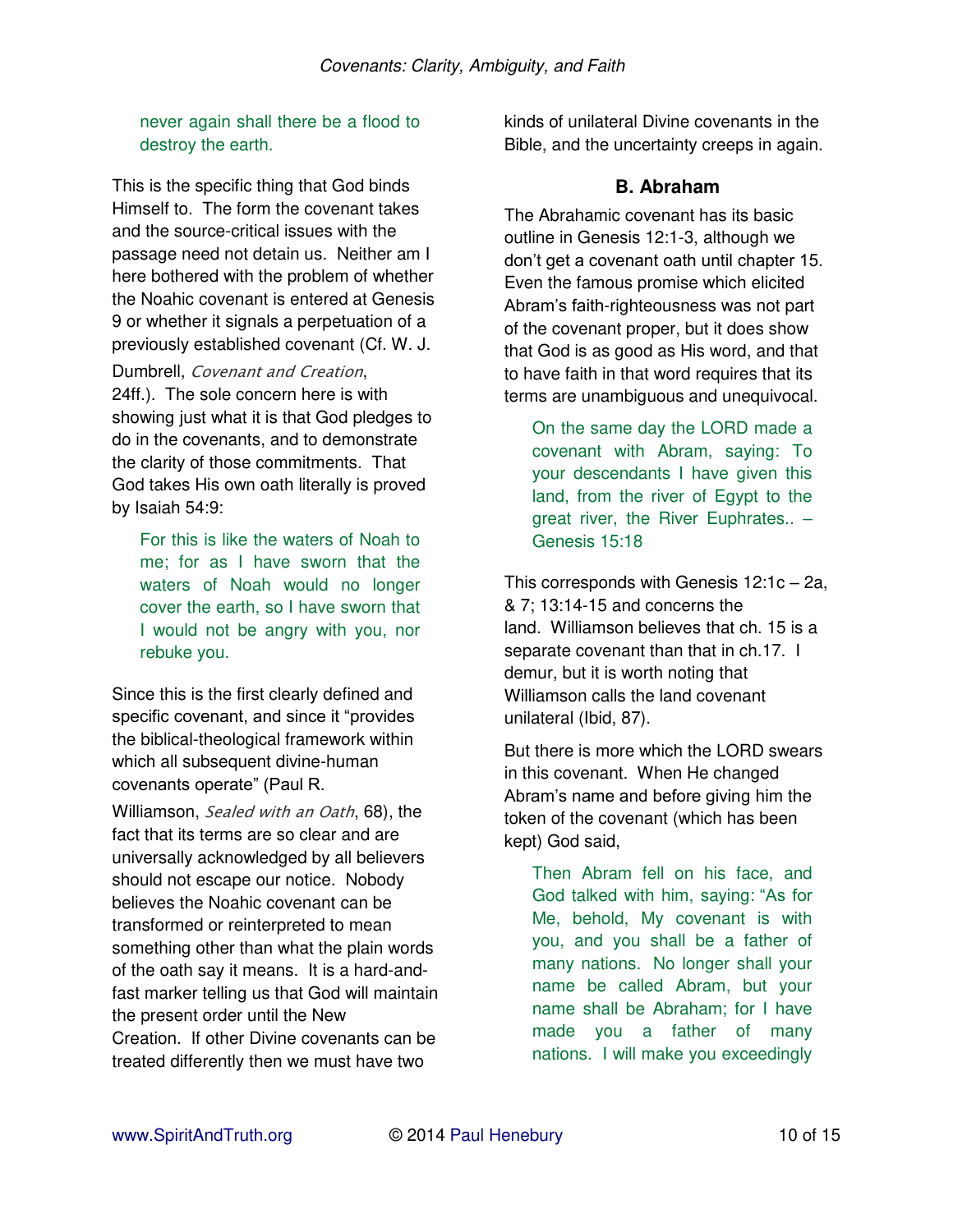fruitful; and I will make nations of you, and kings shall come from you. And I will establish My covenant between Me and you and your descendants after you in their generations, for an everlasting covenant, to be God to you and your descendants after you. Also I give to you and your descendants after you the land in which you are a stranger, all the land of Canaan, as an everlasting possession; and I will be their God. – Genesis 17:4-8

And to this must be added Genesis 22:

And the Angel of the LORD called to him a second time out of heaven, and said: By Myself I have sworn, says the LORD, because you have done this thing, and have not withheld your son, your only son – blessing

I will bless you, and multiplying I will multiply your descendants as the stars of the heaven and as the sand which is on the seashore; and your descendants shall possess the gate of their enemies (Cf. Heb. 6:13-17).

Hence we see three specific elements in the Abrahamic covenant:

- 1. The land given to the physical seed of promise (cf. 35:1-12)
- 2. Inextricably tied to this is the promise that Abraham's descendants through Isaac will become a nation (cf.12:2)
- 3. Abraham becoming the father of many nations (although not necessarily through Sarah – 18:18)

Because of 17:1-2 Williamson thinks this is a bilateral agreement and so separate from the covenant in chapter 15. I shall deal with that later. But the passage above does give an expansive view of this covenant. As well as recalling the land aspect of the covenant, this passage harks back to the promise of Genesis 12:3; 15:5 about all the families of earth being blessed through Abraham. It is important to notice that this expression is tied to Abraham's physical descendants (see also 19:19), and does not seem to contemplate his spiritual descendants as Paul does (see Rom. 4:9-18; Gal. 3:8-16, 29). But this is because there is a missing element. The crucial part that has to be supplied is Genesis 22:18, which brings in Christ (Gal. 3:16). Thus, in Paul the corporate is included in the One (Jesus) through the same faith as Abraham. And since righteousness obtained by faith apart from physical lineage leads to salvation, the Apostle can conclude that we are all Abraham's seed through faith unto salvation.

But this does not rub out the connotations of being "the father of many nations", and the promise of Genesis 12:2 & 7; 15:3-4 concerning Abraham's physical descendants through Isaac (cf. 17:21). If it did, the spiritual seed (in Christ) could not be realized because Jesus had to come through the physical line of Abraham to be the Christ, and we had to be in Christ to be considered within the third aspect of the Abrahamic covenant.

As many have pointed out, the threefold elements of the Abrahamic covenant are taken up and amplified in the "Land", Davidic and even New covenants. That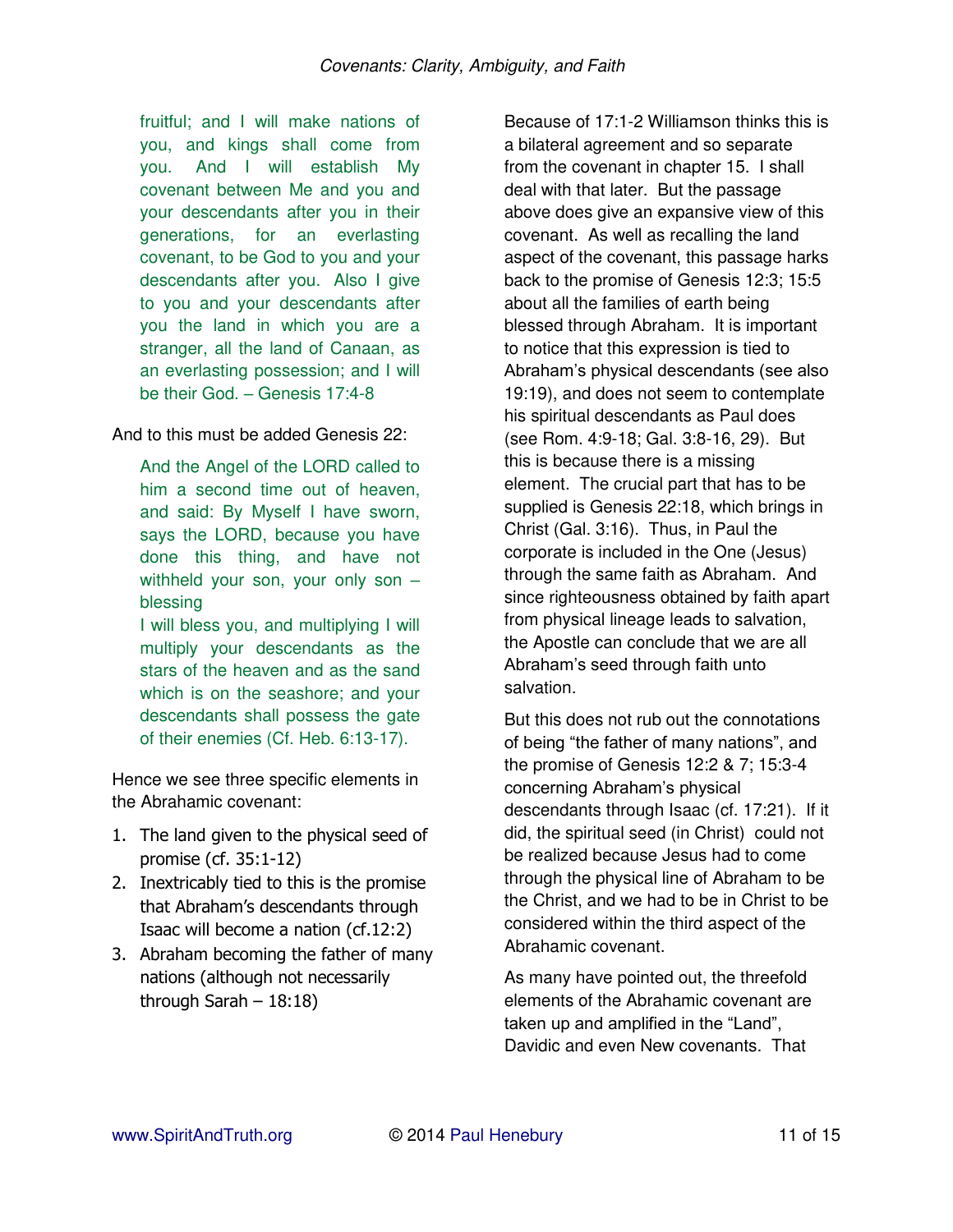these connections can even be seen is owing to the fact that the covenants mean what they say, and what they say is clearly identifiable in the covenant oaths.

## **C. Phinehas ('Priestly')**

Since I have treated this covenant [elsewhere](http://www.spiritandtruth.org/teaching/documents/articles/index.htm#181)<sup>9</sup> in some detail I shall just briefly rehearse the salient facts.

Owing to the zeal of Phinehas, Aaron's grandson, a devastating plague was stopped and God's wrath appeased (Num. 25). Although Phinehas could have had no idea what God would do next, his honoring of God's holiness elicited a quite un-looked-for covenant between God and Phinehas's offspring (Num. 25:13; Psa. 106:28-31). This covenant stands behind the promise of ministering Levites in New covenant contexts as seen in Jeremiah 31:14; 33:17-18, 21-22; Ezekiel 44:15, and other places.

The oath is as follows:

Behold, I give to him My covenant of peace: and it shall be to him and his descendants after him a covenant of an everlasting priesthood… – Num. 25:12-13a (cf. Jer. 33:21)

Despite the difficulties (more often presumed than proven) of Levites ministering in a New covenant kingdom context this pledge must mean what it says. One may perhaps wish to put a limit on the duration of the promise, such as the end of the Millennial Reign, which is permissible under some circumstances,

but one cannot begin to meddle with the unambiguous oath and make it fulfilled in the past in violation of God's oaths (Num. 25 and Jer. 33). That is to say, it is illegitimate to make this covenant oath ambiguous because of a perceived clash with the writer of Hebrews. This point is reinforced when one considers that at the time God made the covenant with Phinehas, he was under the terms of the temporary Mosaic covenant. Hence, the Priestly covenant transcends the Mosaic covenant.

### **D. 'Land'**

Sometimes wrongly called the 'Palestinian' covenant ("Palestine" was the name given by Hadrian to Israel after the Bar Kokhba revolt in A.D. 132-135), the Land covenant is really a reaffirmation of the land promises of the Abrahamic covenant, and is often alluded to under those terms in the OT. Although there are New covenant overtones to account for in Deuteronomy 30:1-6, the land promises in Deuteronomy 29-30 are tied to the Law (Deut. 29:21, 25; 30:10). Therefore I prefer to refer to the unconditional land promise within the Abrahamic covenant (see above).

## **E. David**

It is well known that 2 Samuel 7 and 1 Chronicles 17 do not mention the word for covenant (*berith*). That a covenant was initiated is substantiated by Psalm 89:3-4, 33-37 and Jeremiah 33:17, 21. In 2 Samuel the Lord says to David,

And your house and your kingdom shall be established forever before you. Your throne shall be established forever. – 2 Sam. 7:16

<sup>&</sup>lt;sup>9</sup> [The Forgotten Covenant,](http://www.spiritandtruth.org/teaching/documents/articles/index.htm#181) http://www.spiritandtruth.org/teaching/docu ments/articles/index.htm#181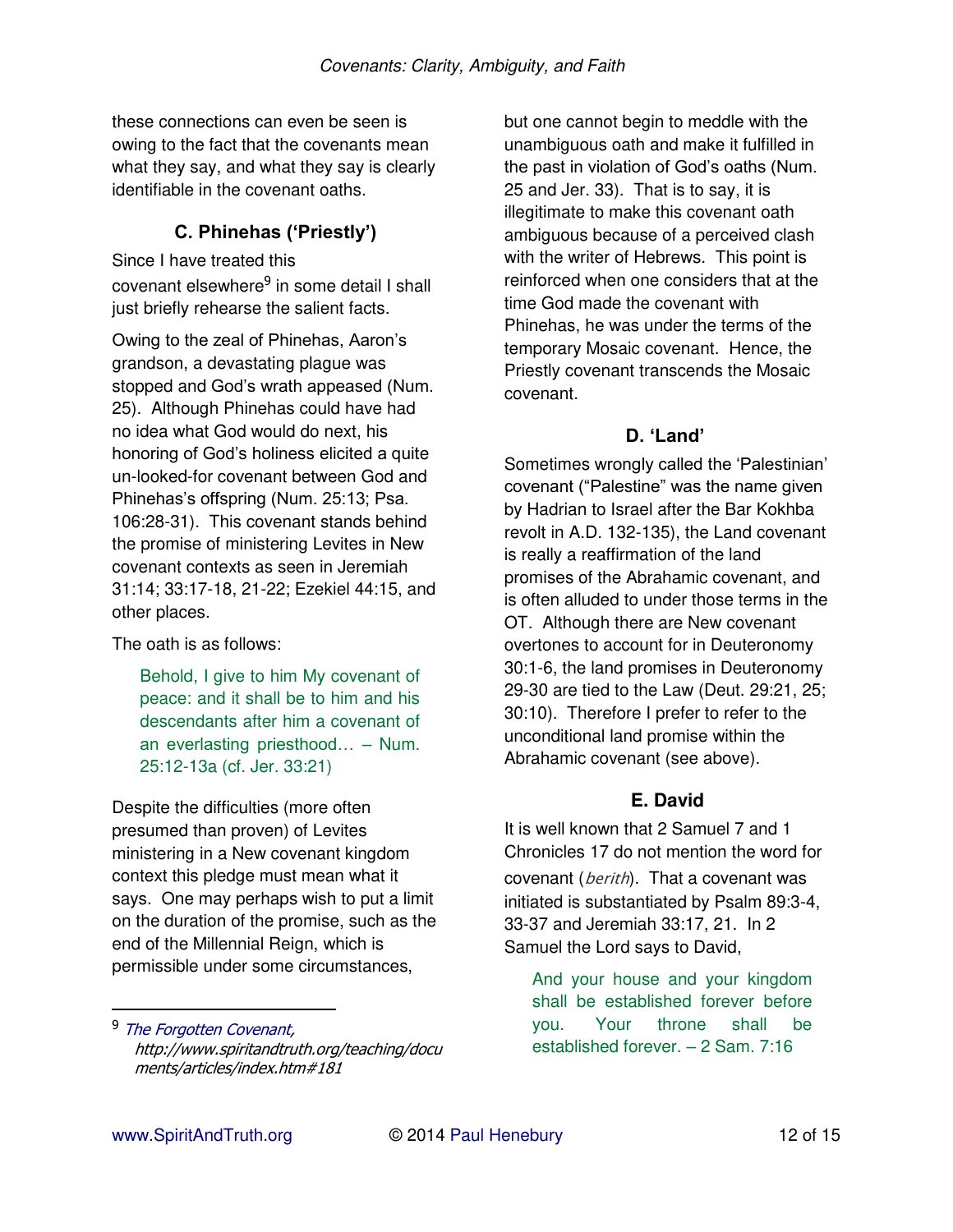The Psalmist notes the two bound concepts in the covenant: the longevity of David's line and the establishment of his throne:

My covenant I will not break, nor alter the word that has gone out of My lips. Once have I sworn by My holiness; I will not lie to David: His seed shall endure forever, and his throne as the sun before Me; it shall be established forever… – Psa. 89:34-37a

The all-important promise pertaining to the subject of the throne of Israel is repeated in the slogan,

David shall never lack a man to sit on the throne of the house of Israel – Jer. 33:17 (cf. 1 Ki. 2:4)

This pledge does not necessary mean the line of Davidic kings will be unbroken. The Davidic covenant was made under the auspices of the Mosaic economy and awaits its New covenant fulfillment. What is guaranteed is the perpetuity of the line under New covenant kingdom conditions. God's oath cannot and will not be sidetracked. David will yet have a man reign in the nation Israel (e.g. Jer. 23:5-6; Ezek. 34:11-31; Dan. 7:13-14).

#### **F. New**

The New covenant is first introduced as such by the Prophet Jeremiah in chapter 31 of his book:

But this covenant I will make with the house of Israel after those days, says the LORD: I will put My law in their minds, and write it on their hearts…No more shall every man teach his neighbor…saying, 'Know the LORD,' for they shall all know Me…For I will forgive their iniquity and their sin I will remember no more. – Jer. 31:33-34

The New covenant is a salvific covenant. In fact, it is the salvific covenant!

> This is the new covenant in My blood, which is shed for you – Lk. 22:20 (cf. 2 Cor. 3:5-6; Eph. 2:20)

Without the salvation and restoration contained in this covenant none of the other Divine covenants can achieve their fulfillment. This covenant is wrapped up in the Person of the Messiah. As I have written previously,

The promises appended to the biblical covenants are not supplemented with a means of fulfillment within those same covenants. The fulfillment lies outside of those covenants, within the New Covenant as it supplies the Noahic, Abrahamic, Priestly, and Davidic Covenants with the means of their realization. And the New Covenant must be "enabled" by Christ, the "Man from Heaven" (1 Cor. 15:47). Hence, the Plan of God outlined in the biblical covenants converges on the crucified Jesus and emerges from the resurrected Jesus!

Because Jesus Christ is the One for whom everything was made in the first place (Col. 1:16-17), it is absolutely fitting that the New covenant in His blood, whether enacted in the present with the Church (1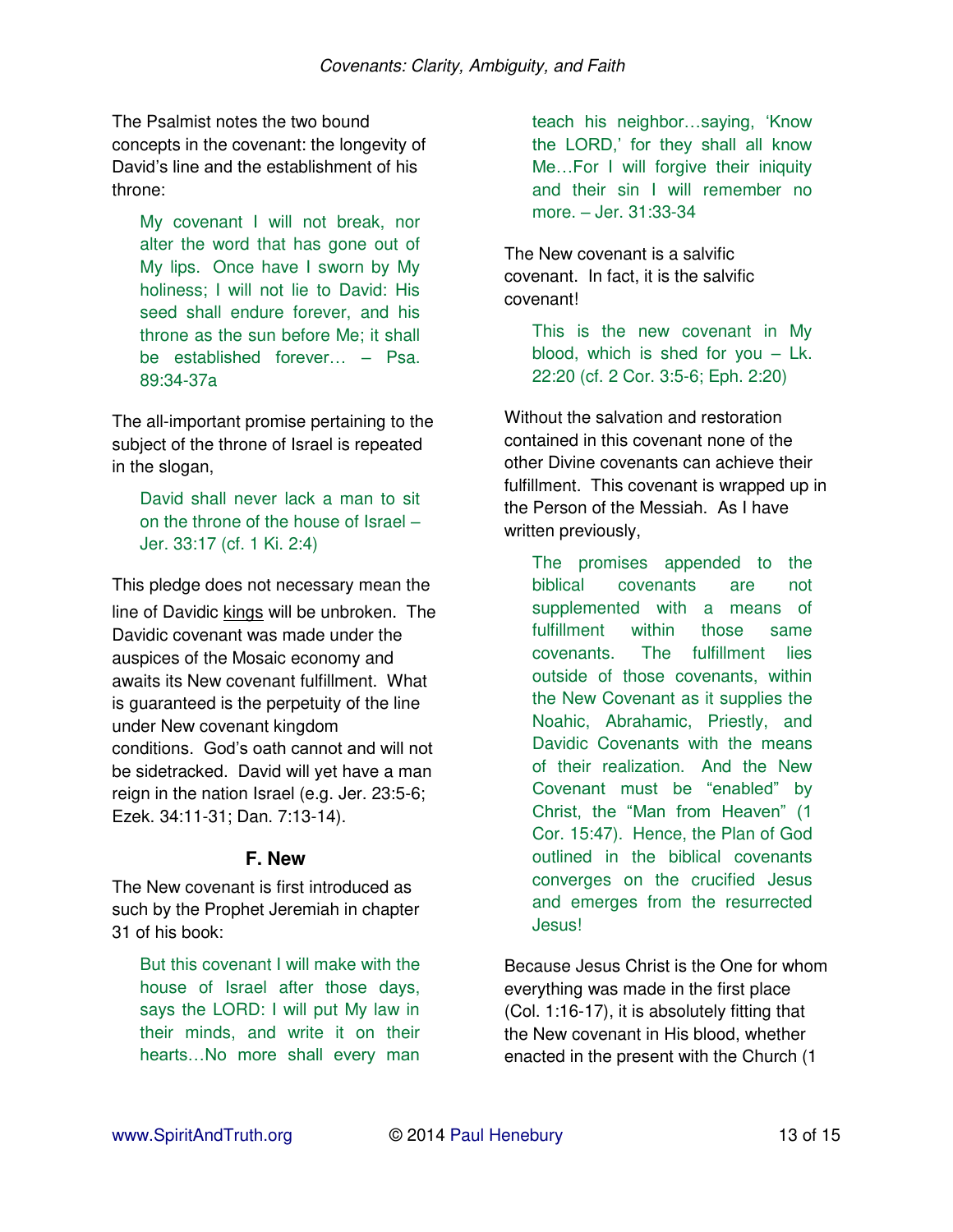Cor. 11:23-26), or in the future in fulfillment of Jeremiah 31:31-34 upon Israel, be the basis upon which God's other covenants are satisfied. The New covenant, as it were, takes the other unilateral covenants into itself and prepares sinners to receive their joint benefits in accordance with the oaths taken by God – whether the recipients are Israel, the Church, or the Nations. [For more on these themes please see the series [Christ at the Center:](https://drreluctant.wordpress.com/2013/05/12/christ-at-the-center-conclusion-pt-7a/)  [The Fulcrum of Biblical Covenantalism](https://drreluctant.wordpress.com/2013/05/12/christ-at-the-center-conclusion-pt-7a/)<sup>10</sup>

What God's New covenant oath means is that sinners made in God's image will be saved and the marred image fully restored; and as this earth is made for man for living in, the planet and its creatures will be restored too (see e.g., Isa. 11:1-10; 49:6-8; Mic. 4:1-3; Matt. 19:28; Acts 3:21; Rom. 8:18-23).

If this is true then there is no reason to transform or reinterpret or typologize the great covenantal oaths which God voluntarily entered into, knowing beforehand how He would make everything come together just as He said it would. The covenants mean what they say. We ought to have full confidence in them as amplifications of God's plain words to our dull ears and autonomous inclinations. Any approach which changes the plain sense of these unambiguous oaths for the sake of a theological program cannot be biblical, for the simple but profound reason that nothing which cuts across these Divine oaths can be in line with the Divine intent in these very covenants.

 $\overline{a}$ 10

### **Think: Who Questions These Covenants?**

**Noahic** – Does anyone believe God will again bring a flood like Noah's flood upon the earth? Why?

**Mosaic** – Does anyone think that God did not mean what He spelled out to Israel in the Law?

**New** – Does anyone think that God will renege on His clear offer of salvation in the Gospel?

If they did, they would have no reason not to fear another Deluge or that God would change His mind about what He meant in the Gospel offer (or the offer of salvation to Israel when Christ returns).

To give another, human covenant set up by God, the covenant of Marriage (Prov. 2:17; Mal. 2:14). Putting aside the question of whether marriage needed to be a covenant in Eden, who honestly would be prepared to say that the marriage oaths do not mean precisely what they say? Who would wish to teach that these oaths could be transformed or reinterpreted? No one, because covenants mean what they say. They are incontrovertible so long as they are in force (Gal. 3:15).

It is true to say that any other stipulated covenant in the Bible, be it Divine or human, is a solemn bond which obligates the one who makes the oath to do exactly what they pledge to do. Yet there are theologies which question the very oaths God took, as if when He stipulated a land (Gen. 15) or a people (Jer. 33), He meant it spiritually or typologically not literally (at face value). But covenants are not vulnerable to such

[https://drreluctant.wordpress.com/2013/05/1](https://drreluctant.wordpress.com/2013/05/12/christ-at-the-center-conclusion-pt-7a/) [2/christ-at-the-center-conclusion-pt-7a/](https://drreluctant.wordpress.com/2013/05/12/christ-at-the-center-conclusion-pt-7a/)